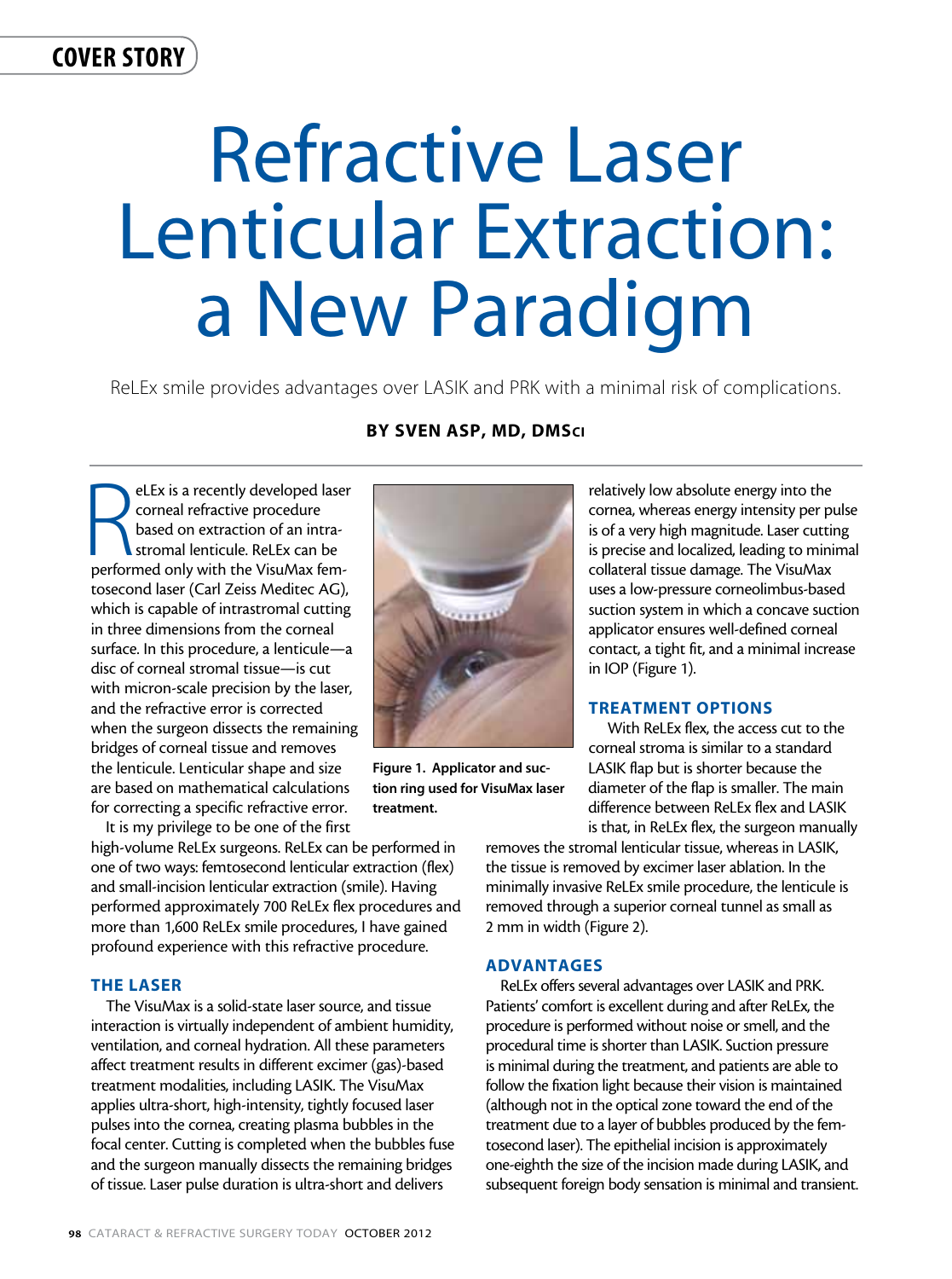In our practice, patient flow in the clinic has been better with ReLEx compared with other refractive procedures, as only one laser is used for the entire procedure, and treatment time is practically independent from the amount of refractive error being corrected. Furthermore, the surgeon can sterilize his or her hands in close proximity to the VisuMax laser because ethanol-chlorhexidine and other aerosols do not affect the laser. Aerosols, humidity, and ventilation are known factors affecting evaporation of tissue by the excimer laser in LASIK and PRK. Also, because the femtosecond laser is a solid-state laser, it requires minimal maintenance, whereas excimer lasers continually need gases refilled and cleaning.

Many studies have demonstrated that ReLEx is precise and accurate in treating refractive errors. The procedure is highly predictable, especially in eyes with high myopia, which are the cases we most often treat with ReLEx. The most recent results from our department show that, in 275 eyes targeted for emmetropia with an average pretreatment myopia of greater than -7.00 D, the average refraction 3 months after ReLEx was -0.20 ±0.46 D (average  $\pm$  standard error of the mean).<sup>1</sup> Furthermore, 5-year follow-up of ReLEx flex in 35 highly myopic eyes (mean, approximately -6.50 D) revealed insignificant treatment regression (0.10 D), and these results are better than those seen with LASIK. Preliminary results from our department reveal fewer induced aberrations postoperatively after ReLEx smile compared with LASIK.<sup>1</sup>

Common side effects after refractive surgery—which include corneal haze; a reduction in tear production or dry eye, corneal sensitivity, and contrast sensitivity; impaired night vision; and foreign body sensation—are expected to occur less frequently after ReLEx smile. Considering the length and location of the incision, it is also expected that corneal stability will be better after ReLEx smile compared with LASIK.

instance when treating eyes with high myopia. The risk of epithelial ingrowth under the cap and flap is expected to be negligible, because the epithelial incision is less than 2.5 mm compared with a LASIK flap, which is approximately 20 mm.

#### LEARNING CURVE

The surgical learning curve is longer for the ReLEx smile procedure compared with other refractive laser procedures. However, because ReLEx is unique regarding the extraction of intrastromal lenticular tissue, there is not an existing procedure with which it can be fairly compared. Assuming the surgeon has experience cutting flaps, he or she must become familiar with intrastromal corneal tissue manipulation for this new technique. Therefore, it is required that surgeons with flap experience perform a certain number of ReLEx flex cases before learning ReLEx smile. My advice is that surgeons perform 50 ReLEx flex cases to get used to mechanical lenticule removal with an open flap. Subsequently, the surgeon can proceed to not fully open the cut flap but gradually reduce the access to the lenticule until he or she is able to extract the lenticule through a small incision. This approach allows the surgeon to increase the size of the incision in a controlled manner when necessary in problematic cases.

Looked at in another way: using ReLEx, there is no need to spend time understanding complex nomograms, implementing a personal standardized surgical procedure, and getting used to the special needs of the excimer laser (eg, fluence testing, monitoring intraoperative ambient conditions).

#### PERSONAL OBSERVATIONS

The flap remains the weak link in LASIK; because it can easily be lifted, it consequently compromises corneal stability for decades (probably for life) after treatment. My colleagues and I have seen cases that confirm that the cornea is stable shortly after ReLEx smile, and elite athletes, pilots, and combat soldiers will probably benefit from this treatment in the near future. Further investigation of these topics is necessary.

Flap-related complications such as loose flaps and buttonholes have not been seen in connection with ReLEx smile, but we have experienced a couple of cases of cap perforation. Special caution should be taken when cap thickness is minimal, for

ReLEx smile requires patients' active cooperation. To achieve and maintain the correct centering on the pupil,



Figure 2. Manual lenticule removal through the superior ReLEx smile incision. Cuts are seen here from front and side perspectives.